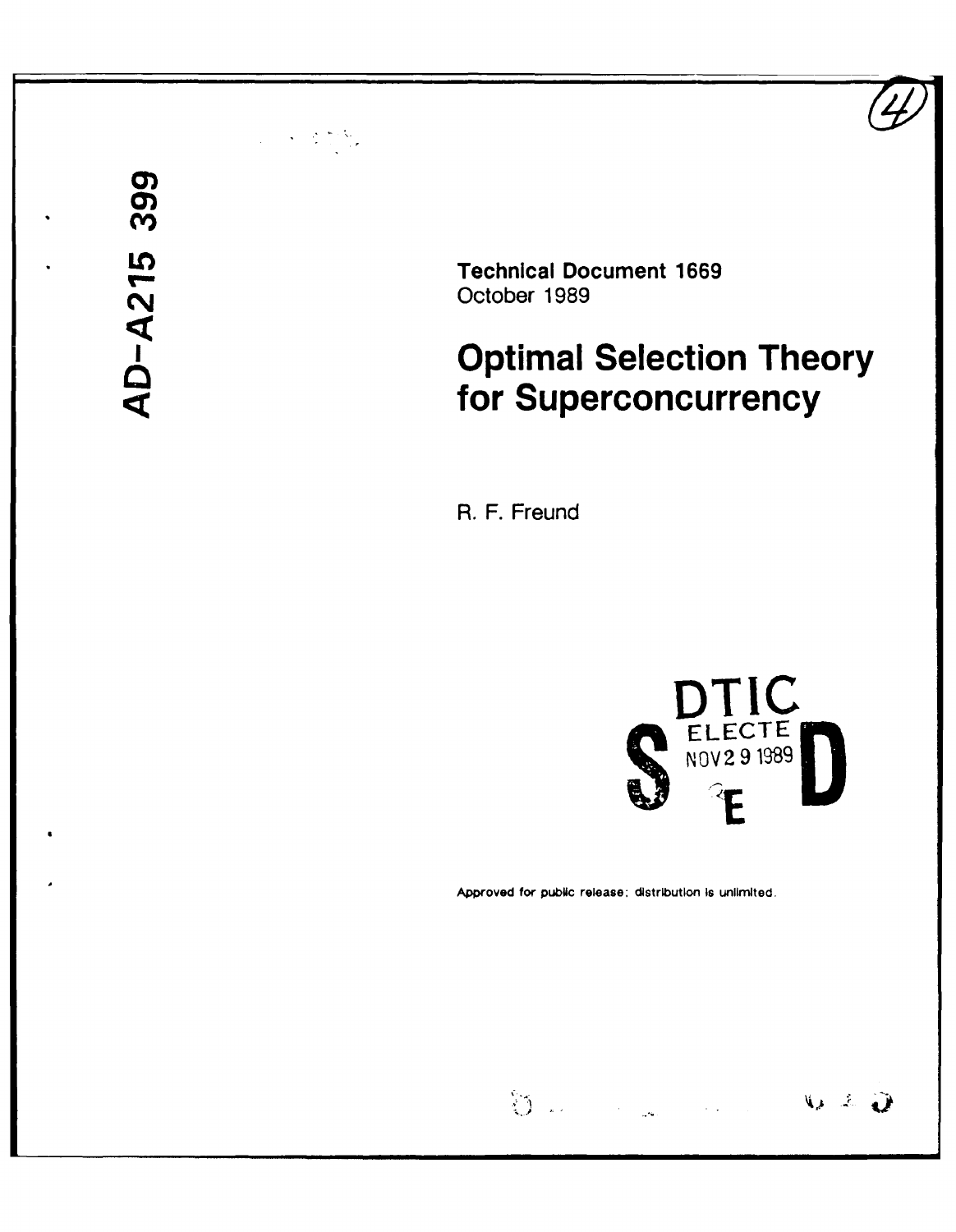# **NAVAL OCEAN SYSTEMS CENTER**

San Diego, California **92152-5000**

**E. G. SCHWEIZER, CAPT, USN R. NI. HILLYER** Commander Technical Director

# ADMINISTRATIVE **INFORMATION**

This work was performed **by** the Ashore Command Centers Branch, Code 423, of the Naval Ocean Systems Center, San Diego, **CA,** with funding provided by the Chief of Naval Research, Code ONT-20P, Office of Naval Technology, Arlington, VA 22217-5000, under program element OMN.

Released by **Example 2018** Under authority of **R. E. Pierson, Head** J. A. Salzmann, Jr. Ashore Command Centers Branch

J. A. Salzmann, Jr., Head<br>Ashore Command and Intelligence Centers **Division**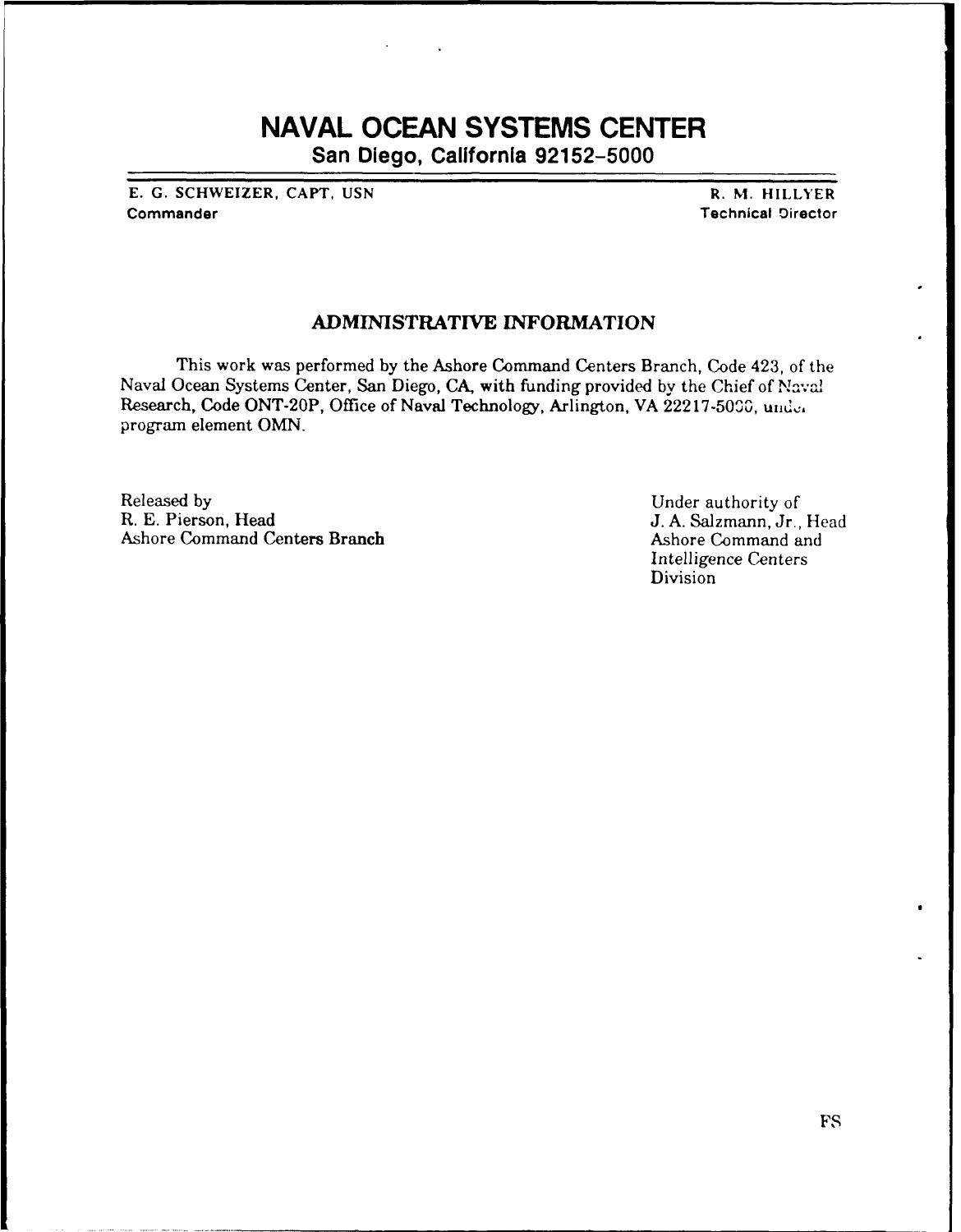|                                                                                                                                                                                               | <b>REPORT DOCUMENTATION PAGE</b>           |                                                                                                                                                                                                                                                                                                                                                                                                                                                                                            | Form Approved<br>OMB No. 0704-0188                                                                                                                                                                                                                                                                                                                                                                                                                                                                                                                                                                                  |  |
|-----------------------------------------------------------------------------------------------------------------------------------------------------------------------------------------------|--------------------------------------------|--------------------------------------------------------------------------------------------------------------------------------------------------------------------------------------------------------------------------------------------------------------------------------------------------------------------------------------------------------------------------------------------------------------------------------------------------------------------------------------------|---------------------------------------------------------------------------------------------------------------------------------------------------------------------------------------------------------------------------------------------------------------------------------------------------------------------------------------------------------------------------------------------------------------------------------------------------------------------------------------------------------------------------------------------------------------------------------------------------------------------|--|
| and to the Office of Management and Budget, Paperwork Reduction Project (0704-0188), Washington, DC 20503                                                                                     |                                            |                                                                                                                                                                                                                                                                                                                                                                                                                                                                                            | Public reporting burden for this collection of information is estimated to average 1 nour per response, including the time for reviewing instructions, searching existing data sources, gathering and<br>maintaining the data needed, and completing and reviewing the collection of information. Send comments regarding this burden estimate or any other asued of this collection of information, including<br>suggestions for reducing this burden, to Washington Headquarters Services, Directorate for Information Operations and Reports, 1215 Jefferson Davis Highway, Suite 1204 Arlington, VA 22202-4302, |  |
| 1 AGENCY USE ONLY (Leave blank)                                                                                                                                                               | 2 REPORT DATE<br>October 1989              | Final                                                                                                                                                                                                                                                                                                                                                                                                                                                                                      | 3 REPORT TYPE AND DATES COVERED                                                                                                                                                                                                                                                                                                                                                                                                                                                                                                                                                                                     |  |
| 4 TITLE AND SUBTITLE                                                                                                                                                                          |                                            |                                                                                                                                                                                                                                                                                                                                                                                                                                                                                            | 5 FUNDING NUMBERS                                                                                                                                                                                                                                                                                                                                                                                                                                                                                                                                                                                                   |  |
| OPTIMAL SELECTION THEORY FOR SUPERCONCURRENCY                                                                                                                                                 |                                            | WU: OMN                                                                                                                                                                                                                                                                                                                                                                                                                                                                                    |                                                                                                                                                                                                                                                                                                                                                                                                                                                                                                                                                                                                                     |  |
| 6 AUTHOR(S)<br>R. F. Freund                                                                                                                                                                   |                                            |                                                                                                                                                                                                                                                                                                                                                                                                                                                                                            |                                                                                                                                                                                                                                                                                                                                                                                                                                                                                                                                                                                                                     |  |
|                                                                                                                                                                                               |                                            |                                                                                                                                                                                                                                                                                                                                                                                                                                                                                            |                                                                                                                                                                                                                                                                                                                                                                                                                                                                                                                                                                                                                     |  |
| 7 PERFORMING ORGANIZATION NAME(S) AND ADDRESS(ES)<br>Naval Ocean Systems Center<br>San Diego, CA 92152-5000                                                                                   |                                            |                                                                                                                                                                                                                                                                                                                                                                                                                                                                                            | <b>8 PERFORMING ORGANIZATION</b><br><b>REPORT NUMBER</b><br>TD 1669                                                                                                                                                                                                                                                                                                                                                                                                                                                                                                                                                 |  |
| 9 SPONSORING/MONITORING AGENCY NAME(S) AND ADORESS(ES)<br>Chief of Naval Research<br>Code ONT-20P<br>Office of Naval Technology<br>Arlington, VA 22217-5000<br><b>11. SUPPLEMENTARY NOTES</b> |                                            |                                                                                                                                                                                                                                                                                                                                                                                                                                                                                            | 10 SPONSORING/MONITORING<br>AGENCY REPORT NUMBER                                                                                                                                                                                                                                                                                                                                                                                                                                                                                                                                                                    |  |
| 12a DISTRIBUTION/AVAILABILITY STATEMENT                                                                                                                                                       |                                            |                                                                                                                                                                                                                                                                                                                                                                                                                                                                                            | 12b DISTRIBUTION CODE                                                                                                                                                                                                                                                                                                                                                                                                                                                                                                                                                                                               |  |
| 13 ABSTRACT (Maximum 200 words)                                                                                                                                                               |                                            |                                                                                                                                                                                                                                                                                                                                                                                                                                                                                            |                                                                                                                                                                                                                                                                                                                                                                                                                                                                                                                                                                                                                     |  |
| superconcurrent suite.                                                                                                                                                                        |                                            | This paper describes a mathematical programming approach to finding an optimal, heterogeneous suite of<br>processors to solve supercomputing problems. This technique, called superconcurrency, works best when the computational<br>requirements are diverse and significant portions of the code are not tightly-coupled. It is also dependent on new methods of<br>benchmarking and code profiling, as well as eventual use of AI techniques for intelligent management of the selected |                                                                                                                                                                                                                                                                                                                                                                                                                                                                                                                                                                                                                     |  |
| 14 SUBJECT TERMS                                                                                                                                                                              |                                            |                                                                                                                                                                                                                                                                                                                                                                                                                                                                                            | 15 NUMBER OF PAGES                                                                                                                                                                                                                                                                                                                                                                                                                                                                                                                                                                                                  |  |
| superconcurrency<br>supercomputing<br>code profiling<br>benchmarking<br>optimal selection<br>Amdahl's Law                                                                                     |                                            |                                                                                                                                                                                                                                                                                                                                                                                                                                                                                            | q<br>16 PRICE CODE                                                                                                                                                                                                                                                                                                                                                                                                                                                                                                                                                                                                  |  |
| 17 SECURITY CLASSIFICATION<br>OF REPORT                                                                                                                                                       | 18 SECURITY CLASSIFICATION<br>OF THIS PAGE | 19 SECURITY CLASSIFICATION OF ABSTRACT                                                                                                                                                                                                                                                                                                                                                                                                                                                     | 20 LIMITATION OF ABSTRACT                                                                                                                                                                                                                                                                                                                                                                                                                                                                                                                                                                                           |  |
| UNCLASSIFIED                                                                                                                                                                                  | <b>UNCLASSIFIED</b>                        | UNCLASSIFIED                                                                                                                                                                                                                                                                                                                                                                                                                                                                               | Unlimited                                                                                                                                                                                                                                                                                                                                                                                                                                                                                                                                                                                                           |  |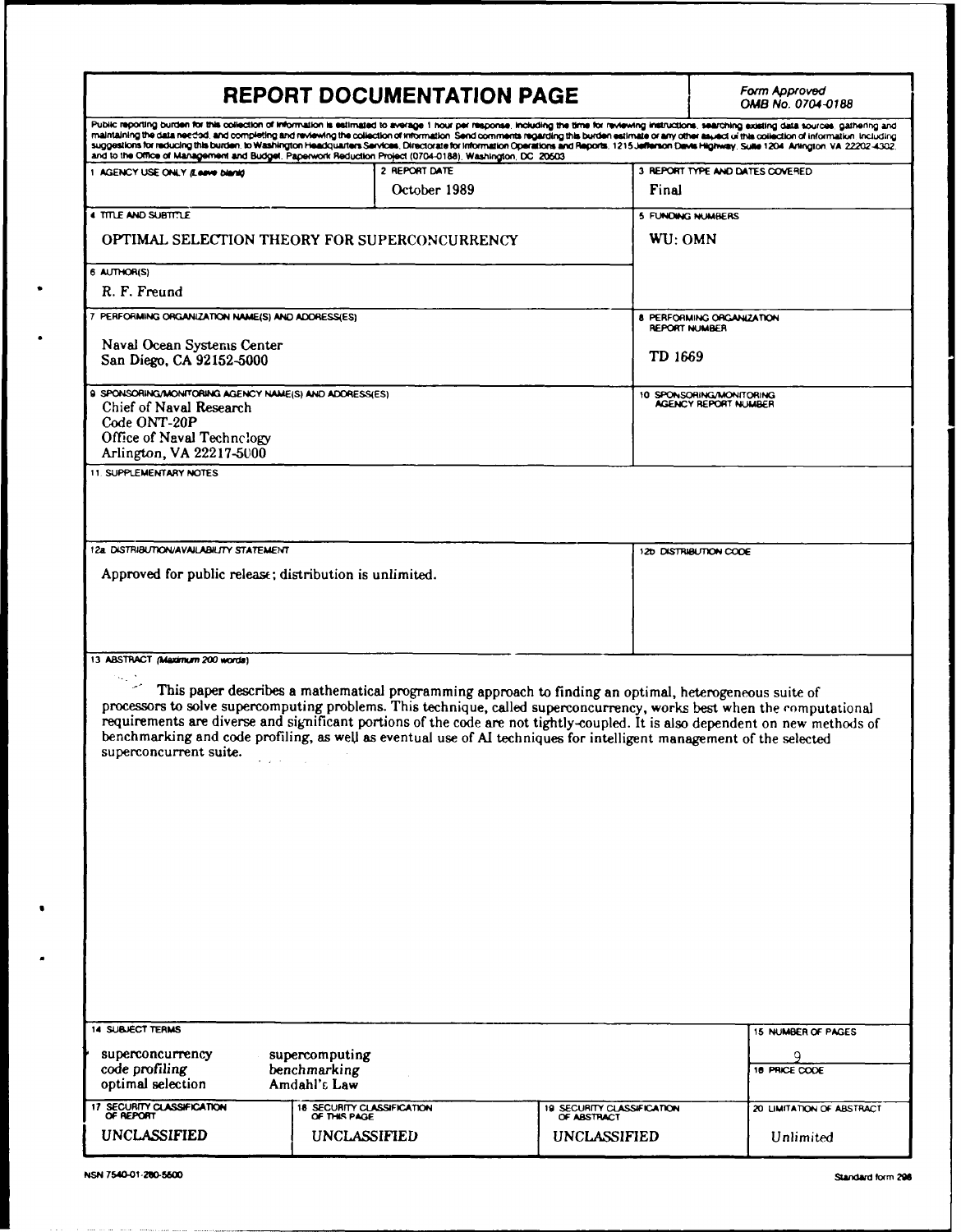

# **Optimal Selection Theory**  $for$  Superconcurrency

Richard F. Freund, Naval Ocean Systems Center

|             | Accession For               |  |
|-------------|-----------------------------|--|
|             | NTIS GEA <del>&amp;</del> I |  |
| DIIC TAB    |                             |  |
|             | Unannounced                 |  |
|             | Justification               |  |
|             |                             |  |
| By.         |                             |  |
|             | Distribution/               |  |
|             | Availability Codes          |  |
|             | Avail and/or                |  |
| <b>Dist</b> | Special                     |  |
|             |                             |  |
|             |                             |  |
|             |                             |  |

programming approach to finding an optimal, supercomputing problems. This technique, called Optimal Selection Theory is a mathematical program for  $\frac{1}{n}$  which one wishes to minimize the total time spent on superconcurrency, works best when the computational which one wishes to minimize the total time spe<br>mailromants are diverse and significant performe of the sum of all code subsegments. The method is code are not tightly-coupled. It is also dependent on new mathematically dependent on a new methodology of code<br>methods of henchmarking and code profiling as well as profiling of the problem sets being implemented and a methods of benchmarking and code profiling, as well as profiling of the problem sets being implemented and appropriate the problem sets being implemented and appropriate the problem sets being implemented and appropriate t eventual use of AI techniques for intelligent management

feasibility of a suite of heterogeneous processors to solve supercomputing architecture. This solution is called supercomputing problems. Respite of 119871 and Kamen supercomputing problems. Resnikoff [1987] and Kamen superconcurrency both because it is an approach to superconcurrency both because it is an approach to superconcurrency both because it concurrently uses [1989] have examined the cost-effectiveness of supercomputing and because it concurrentl<br>supercomputers (one generally finds the smaller mini-<br>concurrent (vector and parallel) processors. supercomputers (one generally finds the smaller minisupers to be more cost-effective than the largest-sized processors). Bokhari [1988] has investigated partitioning problems among various types of processors. There are 2. **Mathematical Formulation**<br>experts among various types of processors. There are 2. **Mathematical Formulation**<br>several reasons for partitioning. First many large code several reasons for partitioning. First many large codes have diverse computational types. Second the varies and integer) program. We want to get the most power we super-speed parallel and vector processors have quite and can, given some overall cost constraint. More different performance profiles on these types, often mathematically we wish to maximize the power (or amounting to several orders of magnitude. It is a speed) function,  $\mathbf{P}$ . We do this by minimizing a time commonplace observation and a corollary of Amdahl's Law  $[1967]$  that any single type of supercomputer, often function,  $\mathbf{T}$ , giving the time taken on a code, so that  $\mathbf{P}$ spends most of its time computing code types for which it is poorly designed. If we could configure our processor  $= \mathbf{T}^{-1}$ . **T** is defined on the two-variable range,  $\mathbf{X}$  x suite so that each processor could spend almost all its  $S. \times$  is the set of potential machine choices,  $\times =$ time on code for which it is well designed, the overall increase in speed could be orders of magnitude over what  $\{x_i\}$  where the  $x_i$  are candidate architectures.

matching and managing optimally configured suites of general method for choosing the most powerful suite of **benchmarking problem.** We will shortly look at

heterogeneous parallel and vector supercomputers for a **Abstract.** This paper describes a mathematical given problem set, subject to a fixed constraint, such as expressed to finding a expression of the dual problem could find minimal cost hetereogeneous suite of processors to solve configuration for a fixed speed requirement. Thus the energy configuration for a fixed speed requirement. Thus the superprocessors to solve configuration for a fixed speed requir requirements are diverse and significant portions of the the sum of all code subsegments. The method is<br>code are not tightly coupled. It is also dependent on name mathematically dependent on a new methodology of code of the selected superconcurrent suite. formulation also, rests on two mathematical assumptions of the selected superconcurrent suite. outlined below. The intent is to use this technique to **Keywords.** Superconcurrency, Supercomputing, **Keywords. Control (C2)** problems, however this paradigm should **Keywords.** Superconcurrency, Supercomputing, **Control (C2)** problems, however this paradigm should Code Profiling, Benchmarking, Optimal Selection, work for many classes of supercomputing problems. The Amdahl's Law basic result is that for a computational problem that has a diverse set of computational types, not all tightly-**1. Objective 1. Objective coupled, the optimal solution is a heterogeneous suite of** Ercegovac [1988] has recently looked at the parallel and vector processors rather than a single<br>ility of a suite of beterogeneous processors to solve supercomputing architecture. This solution is called

is now achieved by conventional supercomputing.  $S$  is a non-overlapping set of all code subsegments,  $s_i$ ;

Superconcurrency is a general technique for thus  $S = U s_j$  and  $s_j \cap s_k = \emptyset$  if  $j \neq k$ . The super-speed processors. In particular this paper shows a choice of the S<sub>i</sub> defines the code profiling and analytical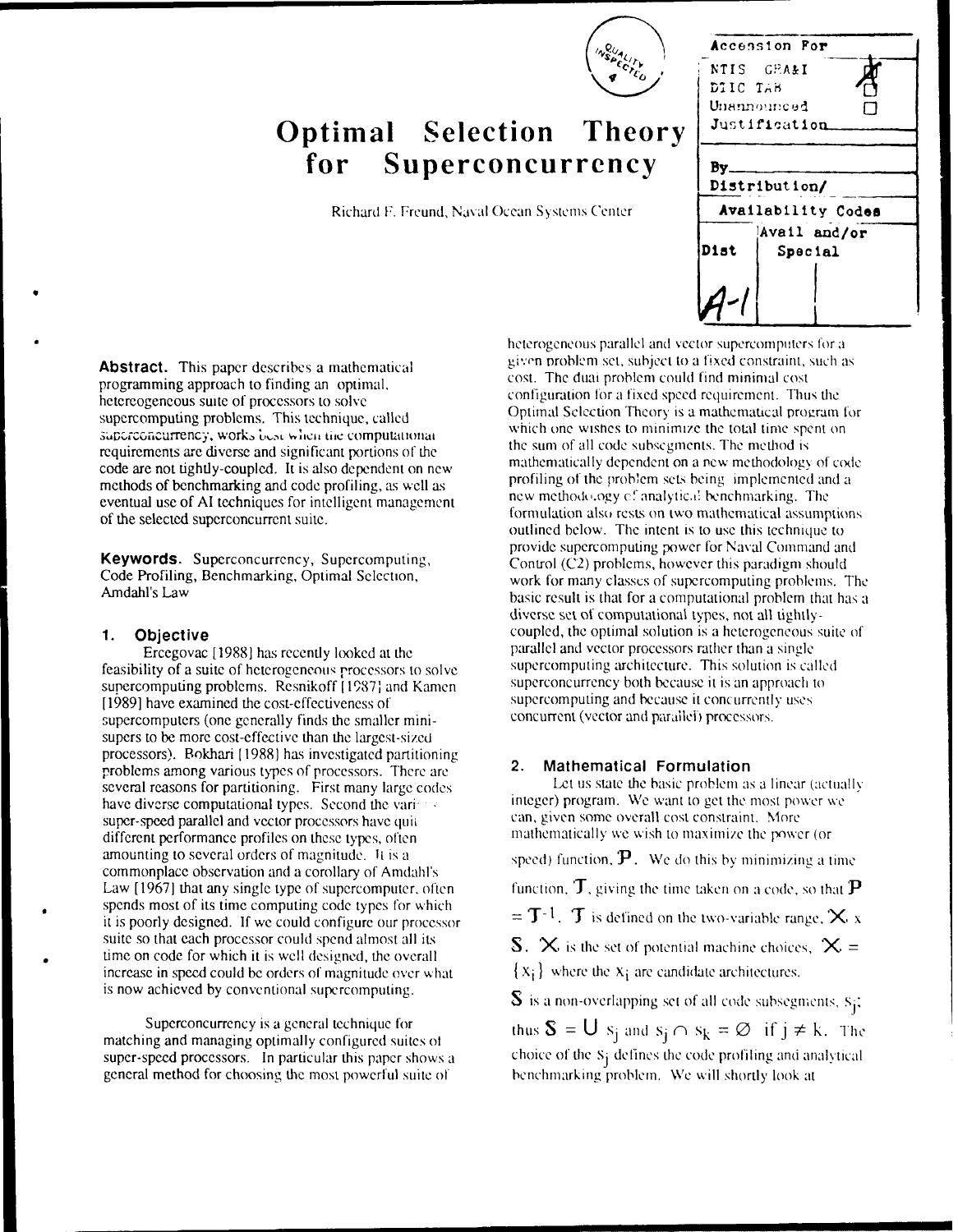motivation and explanation of this point. We denote  $\mathbf C$ as the overall cost constraint,  $\{c_i\}$  as the set of costs corresponding to the  $\{x_i\}$  and  $\{t_i\}$  as the set of corresponding time functions, i.e.,  $t_i(s_i)$  is the time taken by machine  $x_i$  on code segment  $s_j$ . Let  $\mathbf I$ <br>denote the set of all possible indices of one machine type per segment with  $V_i$  denoting the number of such machines used per segment. Let  $V_i$  be the number of machines of type  $i$  (which may be 0 if machine  $X_i$  not in indexed configuration). Then the mathematical programming problem can now be stated as:

# (1) MINIMIZE

$$
\mathbf{T}(\mathbf{x}_i, \mathbf{s}_j) = \sum_{i \in \mathbf{I}_{\le j}} t_i(\mathbf{s}_j) / \mathbf{v}_i
$$
  
such that 
$$
\sum_i v_i c_i \leq C
$$

Because of assumptions we will be able to make later about linearity, we will want to group together all code subsegments of the same type, e.g., vectorizable code subsegements, or ones susceptible to parallelism.

Thus we will divide **S** into equivalence classes,  $\sigma_j$ , by code type. For convenience we will index these classes by the first subsegment of that type, e.g.,

 $\sigma_1 = \{ S_i | S_1 \equiv S_i,$  where  $\equiv$  denotes having same code type). We will later use the notation  $t_i(\sigma_k)$  to

denote  $t_i(\sigma_k) = \sum t_i(s_i)$  for all  $s_i \in \sigma_k$ .

## Vector-only Example 3.

Let us consider first an intuitive example using primarily vectorizable code. Typically some portion of the code will be decomposable and some nondecomposable. By decomposable vector code we mean vectorizable code for which the original problem can be broken up into some small number of independent vectorizable subcodes. Let us consider a specific code example. Suppose it to be 50% decomposable vectorizable and 50% non-decomposable vectorizable. Suppose further that the overall cost constraint is \$2M and that we have a choice of three machines. Machine  $x_1$ costs \$2M and speeds up vectorizable code (over some baseline scalar system) by a factor of 5. Machine  $x_2$ costs \$1M and speeds up vectorizable code by a factor of of 4. Finally machine  $x_3$  costs  $$1/3M$  and speeds up vectorizable code by 3. We can enumerate the possible solutions that satisfy the cost constraint, namely:

| <b>SUITE</b>              | р     |
|---------------------------|-------|
| $1x_1$                    | 5(00) |
| $2 \lambda$               | 533   |
| $1 \times 1 + 3 \times 1$ | 6(0)  |
| 6. x x                    | 5.14  |
|                           |       |

Solution 1 clearly gives an overall speed-up factor

(on the total vectorizable code) of  $\mathbf{P} = 5$ . Solution 3 gives a speed-up factor of 4 on the non-decomposable vector portion (on which we use machine  $X_{2}$ ) and a speedup of a little better than  $12(12.8)$  on the decomposable portion. The time relative to the original scalar baseline is  $1/2$  \*  $1/4$  for the half of the vector code that is non-decomposable. Assuming the decomposable code is distributed evenly over all four machines, the time for the other half of the code is  $1/2$  \*  $1/4$  \*  $(.75$  \*  $1/3$  + .25  $*$  1/4). Summing these two yields a total time relative to the original scalar baseline time of  $1/8$  + 5/128 or 21/128. Thus it has an overall speed-up factor

of  $\mathbf{P} = 6.09$  (128/21). Similarly we can compute that

for solution 2,  $\mathbf{P} = 5.33$  (16/3) because the total time relative to the original scalar baseline is  $1/2$  \*  $1/4 + 1/2$ \*  $(1/2$  \*  $1/4) = 3/16$ . For solution 4 the relative total

time is  $1/2$  \*  $1/3$  +  $1/2$  \*  $(1/6$  \*  $1/3)$  so  $\mathbf{P} = 5.14$  $(36/7)$ . Thus solution 3 is optimal.

### 4. **Underlying Assumptions**

One of the fundamental performance limiting factors of vector or parallel supercomputers has been the performance characteristics of such architectures on codes and algorithms for which they are not well designed. This is because such machines have generally been used on entire codes and large codes usually have significant portions which are not vectorizable or portions which are not parallel. The underlying motivation for this paper is the desire to understand how to map the various atomic code portions to the types of architectures for which they are best suited. Three of the resulting needs that follow from this are a distributed intelligent network system (DINS) to control and schedule such code/architecture matching, and new kinds of analytical benchmarking and code profiling (briefly discussed below).

There are two fundamental mathematical assumptions used in this paper. One is the linearity of

each machine's characteristic time function,  $t_i$ , i.e.,

 $t_j(s_j)$  is assumed to be linear in code segment length

 $|S_i|$  (or implied length due to, say, DO loops). Actually this is normally an invalid assumption when

considering the relationship of machine behavior across code types! However we will be making this assumption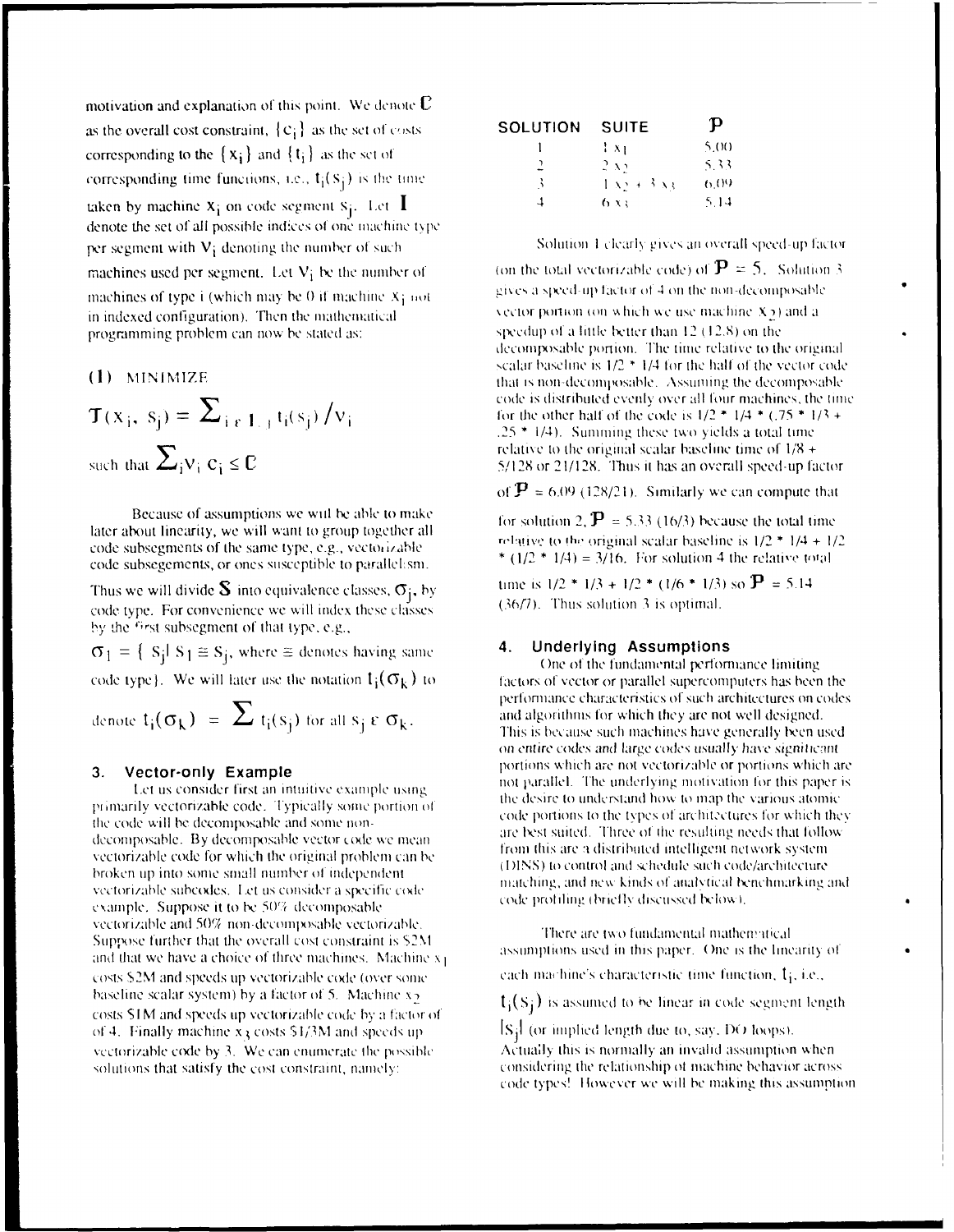only when considering the effect of any machine type against optimally matched code. This is equivalent to saying that each type of architecture acts linearly (asymptotically) on that type of code for which it is best suited, e.g., a vector machine takes twice as long to process a vector of length 1000 as of length 500. It is precisely because to this assumption of linearity that we

can legitimately refer to  $t_i(\sigma_j)$  as well as  $t_i(s_j)$ . Similarly we will assume the decrease in time due to multiple copies of the same machine on optimally matched and decomposable code to be linear.

### Mathematical Reformulation 5.

Since we are supposing all the time functions,  $t_i$ , to be linear, we can write each such function as:

$$
t_i(\sigma_j) = \alpha_i t_0(\sigma_j) + \beta_i
$$

where the  $\beta_i$  are overhead factors the  $\alpha_i$  are speed up factors (thus  $\alpha_i$  are such that typically  $0 \leq \alpha_i \ll$ 

1, and  $t_0$  represents some baseline time function such as that derived from, say, a VAX. Since we are primarily interested in asymptotic results, we will ignore the  $\beta_i$ and simplify the expression to be:

$$
t_i(\sigma_j) = \alpha_i t_{\theta}(\sigma_j)
$$

Now for any given code,  $S$ , let it (or at teast its "hot spots") be divided into non-overlapping subsegment sets,  $\sigma_i$ . Let  $\pi_i$  be the percentage of time spent by the baseline machine on code subsegment set  $\sigma_i$ , i.e.,  $t_{\text{(i)}}(\sigma_i) = \pi_i$ . Thus we have the baseline percentages given by:

$$
\mathbf{T}_0(\mathbf{S}) = \mathbf{t}_0 \left( \sum_j \sigma_j \right) = \sum_j \mathbf{t}_0 \left( \sigma_j \right)
$$

$$
= \sum_j \pi_j = 1
$$

Finally we need to deal with the speed-ups given in the decomposable cases (vector decomposable or all parallel types). As mentioned above we assume that for  $V$ processors this will give a linear speed-up of  $V$ , i.e., for V processors with characteristic time function,  $t_i$ , we will have total time given by  $t_i / v_i$ . It will be understood that  $V_i$  is 1 for non-decomposable cases. This gives us a reformulation of the original

mathematical program as:

$$
\begin{aligned} \text{(2) MINIMIZE} \\ \mathbf{J}(\mathbf{x}_i, \sigma_j) &= \sum_{i \in \mathbf{I}, j} t_i(\sigma_j) / v_i \\ &= \sum_{i \in \mathbf{I}, j} \alpha_i \pi_j / v_i \\ \text{such that } \sum_{i} v_i \mathbf{c}_i \leq \mathbf{C} \end{aligned}
$$

(where  $V_1$  may be 0 if machine  $X_1$  not in optimal configuration)

### Multi-type Example 6.

Let us consider a more complicated example than earlier. In this we shall have different types of vector, scalar, and parallel subcode. We will suppose we have code that is 50% vectorizable (35% non-decomposable) and 15% decomposable), 20% fine-grain parallel, 20% coarse-grain parallel, and 10% scalar. For each of the possible machines below, we shall give speed the factors on code for which they are designed, as well as scalar speed-up (over some baseline), in case the machine is used for scalar code. We shall also assume that each type of machine only achieves scalar speed on code for which it is not designed, e.g., a vector machine will be assumed to get only scalar speed on parallel code. Suppose our overall cost constraint is \$4M. Let our vector machines be:  $x_1$  with cost \$4M, vector speed up of 10, and scalar speed-up of 2,  $x_2$  with cost S1M, vector speed-up of 5. and scalar speed-up of 2, and  $x_3$  with cost S1/3M, vector speed-up of 3, and scalar speed-up of 1. Let our finegrain parallel machines be:  $x_4$  with cost S1M, parallel speed-up of 15, x5 with cost \$1/3M, parallel speed-up of 6, and scalar speed-up of 1. Let our coarse-grain parallel machines be:  $x_6$  with cost S1M, parallel speed-up of 4, scalar speed-up of 1, and  $x_7$  with cost \$1/3M, parallel speed-up of 2, and scalar speed-up of 1. Finally let xg be a scalar machine with cost \$1/4M and speed-up of 2.

One solution would be to spend \$4M on the highest performing vector machine,  $x_1$ , and in fact this is the traditonal supercomputing solution. This solution gives a speed-up factor of 10 on the vector portion and a speed-up of 2 on the rest. Thus its total time relative to the original scalar baseline is  $1/20 + 1/4 = 6/20$ . Thus it has an overall speed-up factor of  $P = 3.33$ . This solution is not nearly optimal! Consider a solution of one x<sub>2</sub>, three x<sub>3</sub>, one x<sub>4</sub>, and one x<sub>6</sub>. This solution has overall speed-up of 5 on the non-decomposable vector, better than 12 on the decomposable, 15 on the fine-grain, 4 on the coarse-grain, and 2 on the scalar. Thus its total time relative to the original scalar baseline is  $.35/5 + .15 * 1/4 * (.25 * 1/5 + .75 * 1/3) + .2/15 +$ .2/4 + .1/2. Thus it has an overall speed-up factor of  $P =$ 5.139. Furthermore this does not even consider the secondary advantage of this multi-machine solution that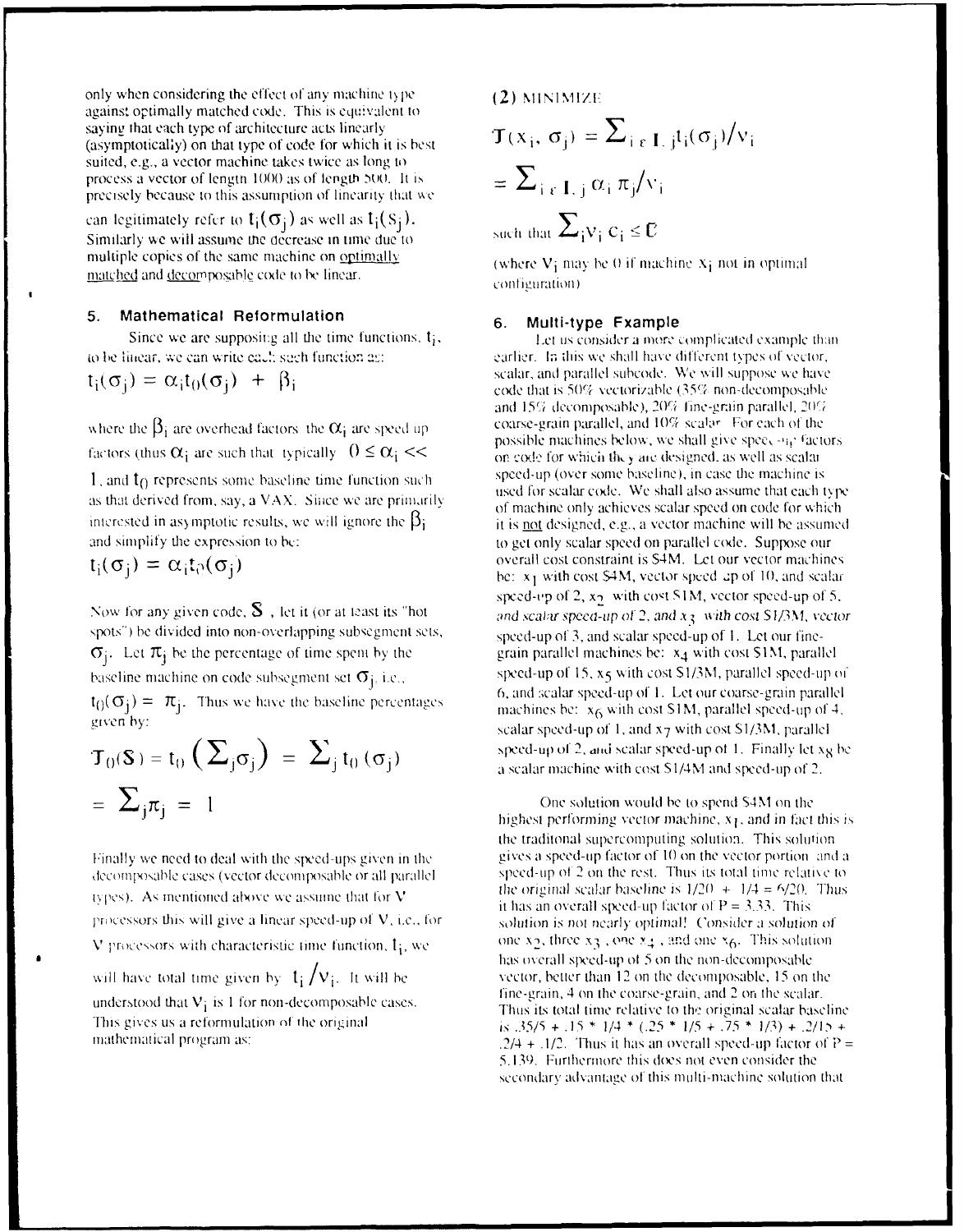are available for other work. This example is, we the jth code profile type: believe, representative of a wide class of supercomputing problems in which the best total speed-up comes from a multi-machine solution in which no one machine is a

program, (2), above when we want a mixed strategy of optimum mix of processors to be sensitive to prior project<br>
optimizing several project applications with varying on the favoring some projects. Note that "project" can b optimizing several project applications with varying priorities. Suppose there are  $Q$  projects,  $p_k$ ,  $(k=1, \ldots$  a project some applications have different priorities than **Q**) with relative weightings  $\lambda_k$  and  $\sum_k \lambda_k = 1$ . The eal number.

Where several application projects need to be Benchmarking and Code Profiling - As discussed accomodated by the optimum choice of a mix of earlier, the basic approach of this paper is contingent processors, we may weight the times spent **on** the code upon breaking down the overall code into groups of profiles types in each project by the importance of that segments within which the processing requirements are project and use the sums of these derivative times (again the same or homogeneous. The segments of suitably calibrated to add up to 1) to determine the homogeneous type are assigned to optimal processors for relative need for processors to handle different code profile that type. Before that can be done, it is necessary to take types. For example, suppose there are just two projects, two benchmarking type steps. The first, called code-type a high-priority one with weighting  $\lambda_1 = 0.7$ , and a low- profiling is a code specific function to identify the priority one, with  $\lambda_2 = 0.3$ . If a particular profile type  $\lambda_2 = 0.3$  is the code segments by type. Types that might be appears in just the high-priority project. The percentage of  $\frac{1}{2}$  is the high-priority project, the percentage of the code segments by type. Types that might be appears in just the high-priority project, the percentage of dentified include vectorizable decomposable, vectorizab time that it takes up in the high-priority project can be non-decomposable, fine/coarse-grain parallel, weighted by 0.7, whereas if it appears also in the low-<br>SIMD/MIMD parallei, scalar, special purpose, e.g., FFT priority project, the percentage of time that profile type or specialized sort algorithm, etc. The second step, called takes in the low-priority project weighted by 0.3 would analytical benchmarking is an analysis of how the be added to the original weighted value to give the overall available processors perform on the identified types, ...., value to contribute to minimizing time under the cost this identifies processors that are appropriate solutions for

 $(k=1,...,M)$  with relative time requirements that are or set of loops (without any real analysis of now the equipments of the sum to  $\frac{1}{2}$  for each project. Then we have an calibrated to sum to 1 for each project. Then we have an should be pointed out that recent research by Dongarra **M** x Q matrix to express the distribution of time [1989] on LINPACK and Murphy [1989] on Livermore needed to handle the code profile types for the projects and Loops provides some insight to the processes involved. a Q x 1 matrix of importance values associated with the Both code profiling and analytical benchmarking are now various projects which can be multiplied to produce an being undertaken by the Superconcurrency Research Team **M x** 1 matrix of weighted times for the different code (SRT) at the Naval Ocean Systems Center (NOSC). Oui Final research at Profiling/Benchmarking was directed at profiles. These weighted times can then be used, once several large Naval C2 problems and a suite of scaled to add to 1, as the  $\pi$ <sup>i</sup> for the code profiles in (2) potentially matching mini-supers/parallel processors

this way, the original assignment of the priorities to have hosely-coupled and we have found it feasible to break projects will need to take into account the quantity of them up (manually) into homogeneous portions and projects will need to take into account the quantity of  $\frac{1}{\sqrt{2}}$  assign them to appropriate processors. From the code for the project, since the process of scaling of the assign them to appropriate processors. From the<br>https://www.profect.code.of different types is done by project. Processor (benchmarking) point of view, our most innes needed for code of different types is done by project, processor (benchmarking) point of view, our most<br>and distinctions of code volume among the projects are interesting result to date is how consistently the long and distinctions of code volume among the projects are thereby erased. If there are Q projects each with some vector problems are much better done on SIMD

the machines not being used on this code at any one time proportion of the total importance value of **1,** we have for

$$
\sigma_{\rm j} = \sum_{\rm k} \lambda_{\rm k} * \pi_{\rm j,k}
$$

traditional supercomputer. The new  $\sigma_j$ 's can be scaled so that they add up to 1 **7. Mixed Strategies to produce new**  $\pi_j$ **'s to replace the old**  $\pi_j$ **'s in equation** There is an extension of the mathematical  $(2)$ . This revision will permit the evaluation of the new system will permit the valuation of the new system of the continuum mix of processors to be sensitive to priorities interpreted as "project application" if it is felt that within others. With this interpretation,  $Q$  will just be a larger

## **8. Code Types and Benchmarking**

coistraints. each code type. Thus it is more analytical than some previous techniques that simply looked at the overall Suppose there are M profile types,  $m_k$ , <br>
M<sub>b</sub> with relative time requirements that are<br>
or set of loops (without any real analysis of how the above. **above. above. above. above. above. above. above. above. above. above. above. above. Encore, Butterfly, and Convex).** Most of the C2 If the priorities of the different projects are used in applications we have looked at so far have been relatively